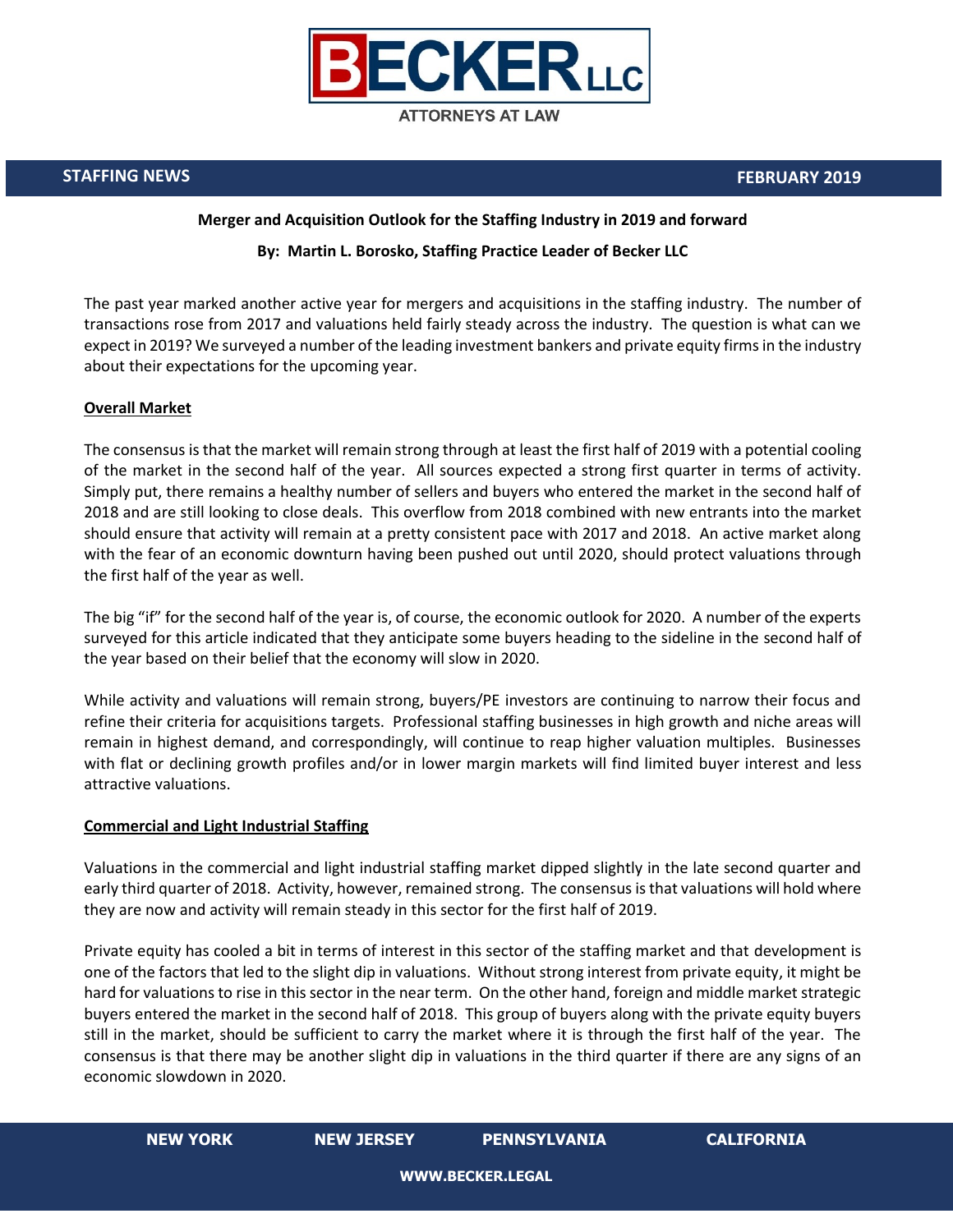

### **Healthcare**

Valuations and activity should stay robust in the healthcare staffing industry throughout 2019. This sector continues to garner strong interest from buyers and PE investors. The only constraint on the market is the tight supply of healthcare professionals and the question of whether healthcare staffing firms have sufficient pricing power to improve margins given rising wages in the sector. Healthcare staffing firms with demonstrated growth profiles, robust technology platforms and a strong management team that desires to remain with the company post transaction will continue to receive attractive valuations throughout 2019. Geographical penetration will continue to serve as a catalyst for many strategic acquisitions.

# **IT**

The IT staffing sector will continue to see the highest valuations and greatest activity in the industry in 2019. In particular, IT staffing businesses in strong niche markets will demand the highest multiples within the IT staffing industry. Multiples will continue to range from six to eight times EBITDA for middle market IT staffing firms (EBITDA \$3M \$7M) with a proven track record of growth in the first half of 2019 and should carry through until the end of the year assuming that there is not a major economic downtown in the forecast.

# **Finance and Accounting**

The US finance and accounting staffing merger and acquisition market should remain steady in the first half of 2019. Growth in private equity market, business spending and new regulations will continue to fuel demand and drive revenue slightly upward in the sector. Human cloud staffing will continue to pose a threat to traditional finance and accounting staffing. Businesses offering a combination of traditional staffing and technology driven staffing, such as human cloud staffing, that show solid growth will be the most attractive sellers. Overall, valuation multiples and activity should remain at 2018 levels.

# **Niche Sciences and Engineering**

Life sciences, robotics and other staffing business participating in higher bill rate technology or scientific sectors will continue to be highly sought after acquisition targets.

# **Conclusion**

Favorable economic conditions and a stable of active buyers/investors and willing sellers should fuel the M & A market in staffing for the first half of the year and into the second half of the year. We expect buyers/investors and sellers to be motivated to get deals done this year before the uncertainty of the economy and next year's election factor into the market for 2020.

|  | <b>NEW YORK</b> |  |
|--|-----------------|--|